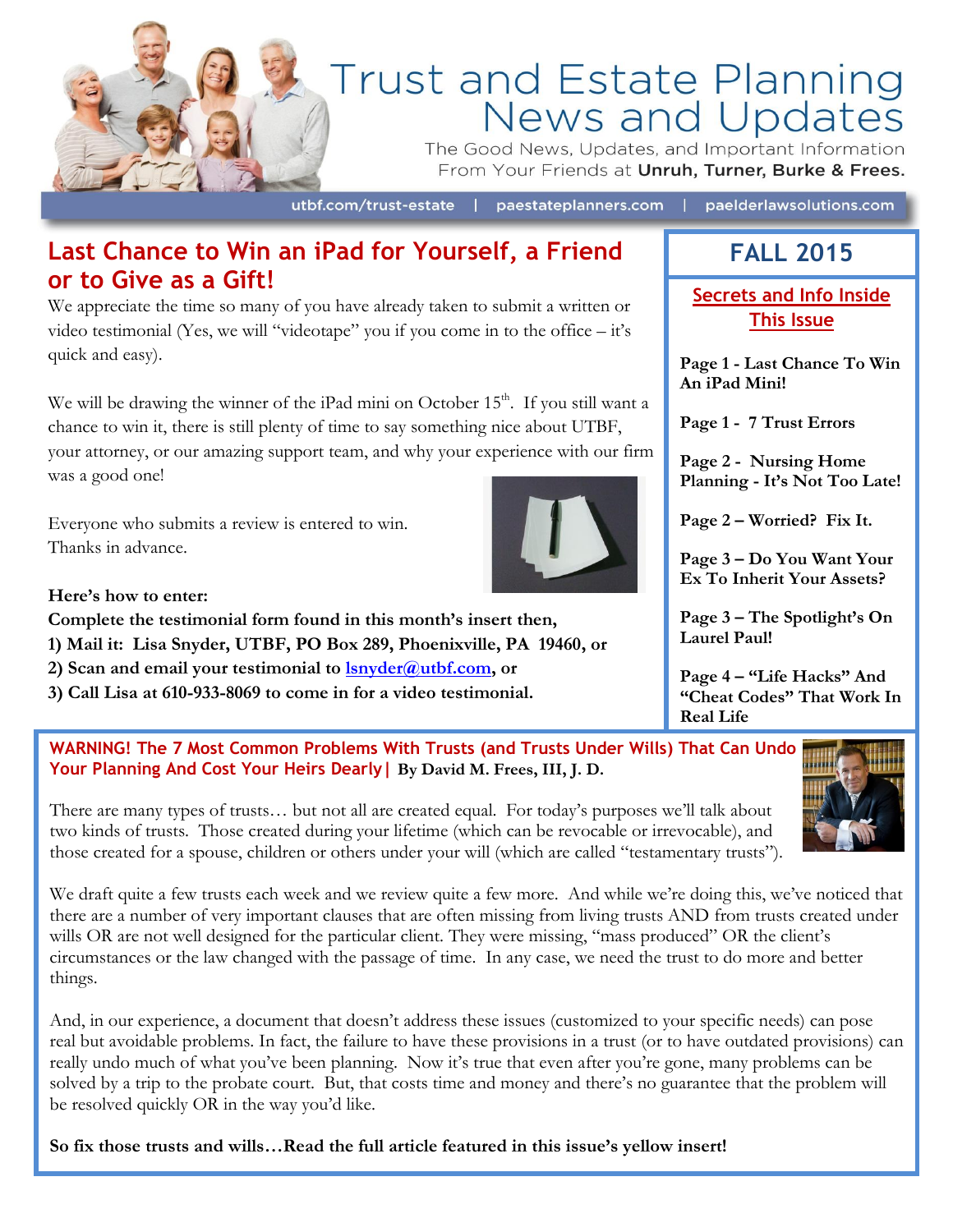# **[Last Minute Medicaid/Nursing Home Planning-](http://www.paelderlawsolutions.com/2015/05/crisis-medicaid-planning-reverse-half-a-loaf/) IT**

**IS NOT TOO LATE! |** Douglas L. Kaune, JD Are you or a loved one entering a nursing home **are you shocked by the monthly cost for the upcoming care?**

• Have you been told that it is "too late" to protect family home and financial assets?

•Are you afraid all of the "family wealth" will be lost?

Even if you and your family have done no proactive estate and asset protection planning, it is not too late do "Crisis Medicaid Planning." Despite the immediate need for long term nursing care and the related expenses, you may still protect 40%-60% of the family assets with prompt action and prudent planning. **[Click here](http://bit.ly/1JhZa56) (or enter<http://bit.ly/1JhZa56> ) to read the whole story and to discover the solutions….**

**The Powerful Opposite of Worry|Adapted from article by Shawn Achor**

**The best antidote to worry? It's polar opposite: gratitude for the present.** When you worry, you are asking yourself, "What bad things could happen?" Gratitude has you asking, "What great things are actually happening…right now?" Take a few minutes to write down at least 10 things you feel positive about – your children, your values, your faith, your character. Researchers at the University of Chicago found that when people wrote about their positive feelings for a few minutes, they significantly lowered their levels of worry and harmful cortisol levels. And, it raised their performance on tests of memory and critical skills by 10 to 15 percent!

If you take time to be mindful and notice the things that make you happy each day, you will automatically increase the amount of gratitude you feel.

Negativity is everywhere in our society. But it's also inside our heads and emotionally hindering us. Worry also limits the quality and the quantity of life. Harvard researchers found that anxiety and fear destroy the proteins at the end of our chromosomes called telomeres, which dramatically speeds up the aging process.

By emitting positive energy and canceling out that internal noise, you can take control of your reactions and emotions and maybe extend an even happier life.

**For a dose of positivity, follow Shawn Achor's FB page: [www.facebook.com/ShawnAchor](http://www.facebook.com/ShawnAchor)** 



#### **IMPORTANT DATES & TRIVIA**

Sept 13 – 15 Rosh Hashanah

Sept 23 – Yom Kippur/Fall Begins

Sept 26 – UTBF Client Event

Oct 12 – Columbus Day

Oct 16 – Get to Know Your Clients Day

Oct 31 - Halloween



Nov 1 – Daylight Savings Ends

Nov 3 – Election Day

Nov 8 – National Cappuccino Day

Nov 11 – Veterans Day



Nov 26 – Thanksgiving

#### **UTBF in the Community |**

Dave travelled to San Diego in May to

speak to attorneys, accountants and financial planners at a symposium on the topic of Dynasty Trusts.



In June Doug spoke about estate planning and trusts to the West Chester Exchange Club at the WC Golf and Country Club.

Doug and Dave also appeared as the cover story in the July 2015 issue of SuburbanLife Magazine. Click on picture to read the article or type: **<http://bit.ly/1LnkAEv>**

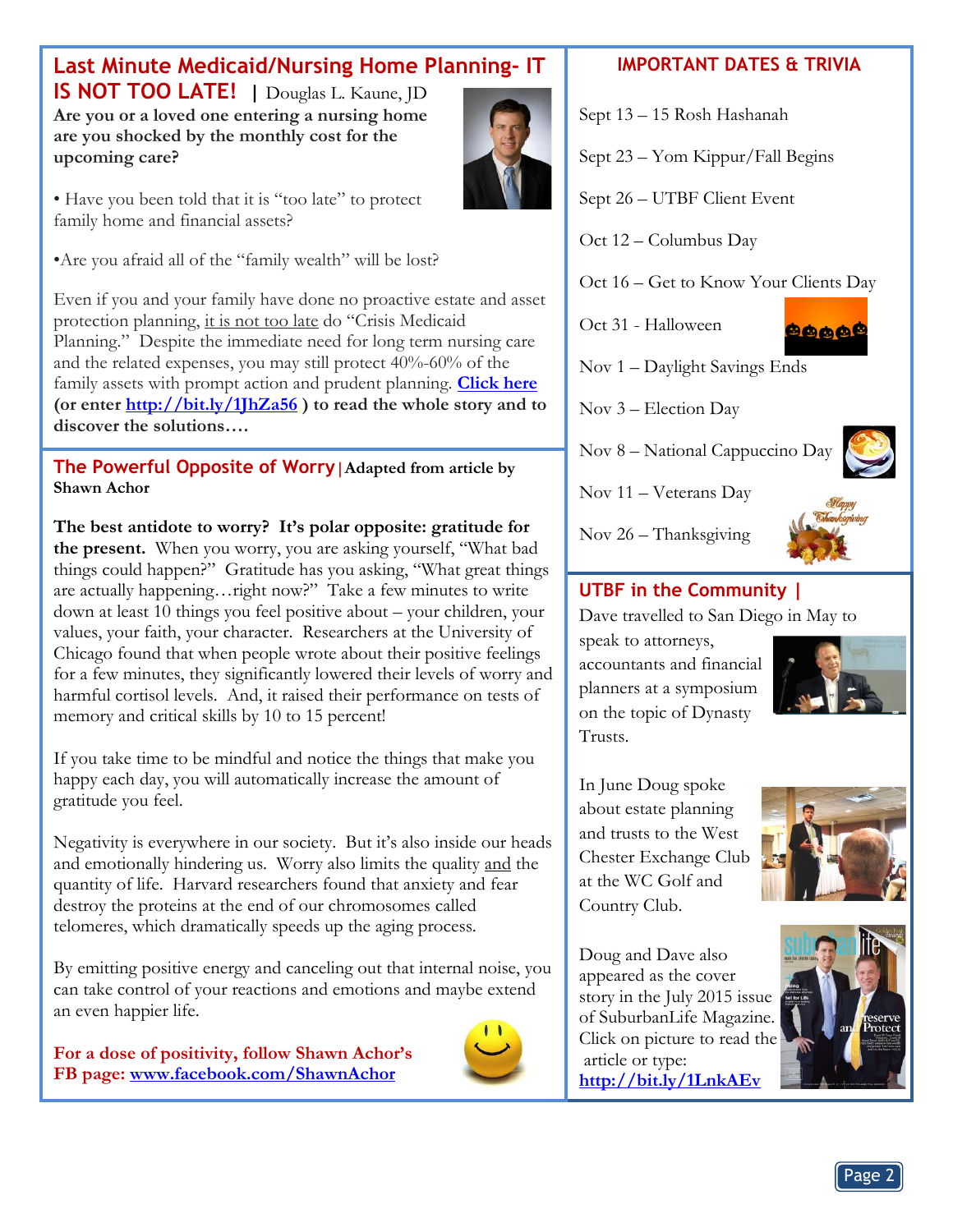#### **Will Your Ex-Spouse Inherit Your Assets? |**Whitney P. O'Reilly, JD



**Maybe. So if you're worried, read on….**If you are divorced, separated, or are in the middle of a divorce it is important (if you want to control who gets what) to update your estate planning documents including your IRA, 401k, annuity and life insurance beneficiary designations. A recent Pennsylvania Superior Court ruling should be a powerful reminder to you and your attorney to make sure your estate planning includes a review and update of your beneficiary designations.

**The 2015 Pennsylvania Superior Court Case:** Sandra and Richard Lutz (deceased) were married May 18, 1985. On May 4, 1985 Richard obtained a life insurance policy and on July 8, 1988 he designated his wife, Sandra, as the primary beneficiary, with no contingent beneficiary. On June 2, 2012 he updated his beneficiary designation of the policy so that his wife, Sandra was the primary beneficiary and he added his sister, Sheree Nordall, as contingent beneficiary. Sandra and Richard divorced September 6, 2012. Richard died on September 26, 2012. **Who should receive Richard's life insurance policy?** □ His Ex-Wife, Sandra OR **□** His Sister, Sheree

**Who do you think Richard wanted to inherit his life insurance policy?** Pennsylvania enacted section 6111.2 of the PEF Code to create a default result in these difficult divorce situations. This section states that if a decedent: 1) lives in Pennsylvania, 2) has a revocable beneficiary designation of life insurance, annuity, pension or profit sharing plan or other contractual arrangement providing for payments to the spouse, and 3) at the time of the decedent's death is divorced, then the ex-spouse shall be treated as if they predeceased the decedent unless there is specific evidence to the contrary.

The problem in the Lutz case was that PEF Code Section  $\S$  6111.2 was not enacted until 1992 and is not a retroactive statute. That means any beneficiary designations that occurred before 1992 would not automatically be changed by divorce**. Uh oh.** Therefore, the court had to decide: whether or not the date of the original policy controlled (which would leave the insurance policy to his ex-wife, Sandra) or whether the updated beneficiary designation in 2012 would control (which would leave the policy to the sister, Sheree).

**So the final result?** The court ruled that Sandra Lutz was not entitled to the insurance policy payout and Richard's sister Sheree received the payment instead. But why leave this to chance? **Please be sure your beneficiary designations are kept up to date, no matter what situation you find yourself facing. [Click here](http://bit.ly/BDReport) for our report (or go to: [http://bit.ly/BDReport\)](http://bit.ly/BDReport)** 

**To read about this case in more detail on the PA Court website, please go to: <http://bit.ly/1Wg1y67>**

**When or where are you happiest?** When I have the opportunity to cook and share a meal with my friends and family. **STAFF SPOTLIGHT ON LAUREL PAUL |**Laurel joined the UTBF crew in 2014 as a Paralegal (after completing an internship at the firm). She earned her undergrad degree at Penn State and her Paralegal Certificate from Villanova. She is pictured with her brother at his high school graduation. Here are some bits of information we managed to extract from Laurel (with some difficulty $\odot$ )! **What are you reading?** Wild: From Lost to Found on the Pacific Crest Trail **First website you check in the morning?** The Huffington Post **Favorite city?** Portland, Oregon **Favorite getaway?** Hiking and camping in the mountains **What do you never travel without?** My phone charger and my water bottle **Favorite restaurant?** Chipotle **Favorite movie?** Grand Budapest Hotel **Best advice you've received?** Do whatever makes you happy. **Favorite philanthropy?** American Red Cross **Hero or heroine?** My parents **What is your most treasured possession?** My book collection **Current state of mind?** Cautiously optimistic **What trait do you deplore in others?** Self-centeredness **What is your greatest extravagance?** Buying too many books, especially cookbooks **What is your greatest regret?** I try not to regret anything because the past can't be changed. **If you can change one thing about yourself, what would it be?** My indecisiveness **Where would you like to live?** The Pacific Northwest **What do you value most in your friends?** Loyalty



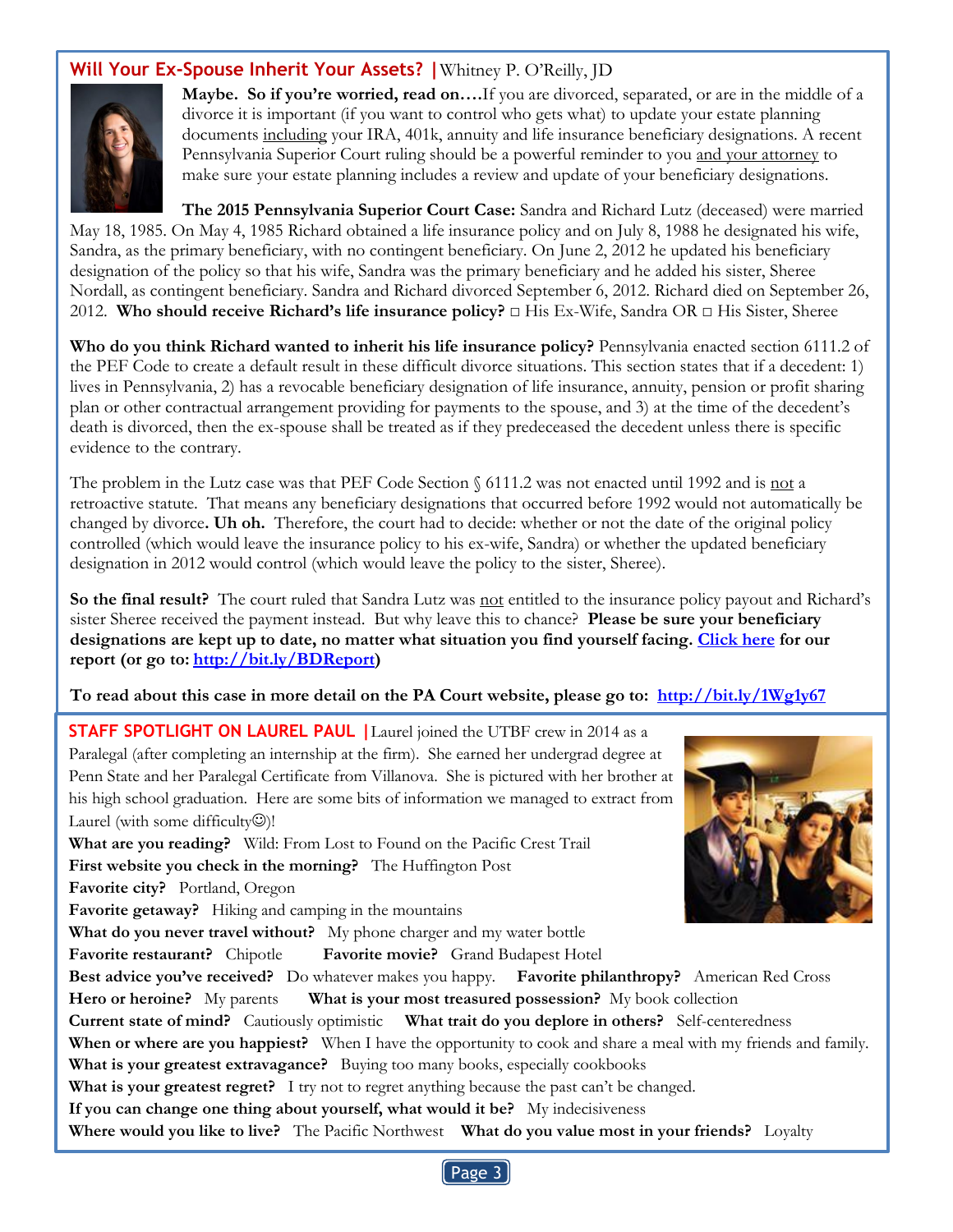

#### **Trust and Estate Planning** News and Updates

The Good News, Updates, and Important Information From Your Friends at Unruh, Turner, Burke & Frees.

PO BOX 289 · PHOENIXVILLE, PA 19460

**Real World Life Hacks and "Cheat Codes"|** You may not play internet or computer based games…but your kids or grandchildren probably do. And all of these games come with hidden "cheat codes" or "hacks" (as the "kids" say) that allow the person playing the game to get past a hurdle or to do something better or faster. So we started thinking that we'd bring you a list of "hacks" that help to make life easier. Some are funny. Some are really effective….and some will make you say "why didn't I think of that?" So here are a few:

If you lose/misplace your wallet, put a HOLD on your credit cards. Do NOT cancel them. If you cancel, it can later show up on your credit report. If you believe you are going to find it later, placing a hold saves you lots of trouble and keeps your FICO score higher.

If you find yourself running late for work, pick up some donuts or muffins. Then you're not the person who's late, you're "the person who brought breakfast"!

Make the guts of your sandwiches or salads for the whole week on Sunday. Sandwich your meat, mayo, mustard in between two slices of cheese, pop each one in a plastic bag and freeze. On your way out the door in the morning, grab a bag and two slices of bread and you're good to go. Salads? Put them in mason jars.

When walking down a busy street, look slightly upwards, say 30° above level, and everyone coming towards you will get out of the way.

**More Life Hacks and Cheat Codes coming in the Holiday newsletter – please share your best hacks with me at [dfrees@utbf.com!](mailto:dfrees@utbf.com)**



**David M. Frees, III, Douglas L. Kaune, and Whitney P. O'Reilly**

[www.utbf.com/trust-estate](http://www.utbf.com/trust-estate) [www.paestateplanners.com](http://www.paestateplanners.com/) [www.paelderlawsolutions.com](http://www.paelderlawsolutions.com/)

**Please call 888-605-6482 and mention you read the "UTBF NEWSLETTER", we are happy to assist you with any questions concerning your estate planning.**

#### **Coming Soon in UTBF News & Updates**

- **End Of Year Warnings & Alerts**
- **Announcing Our iPad Mini Winner, And**
- **Budday Recipes You Won't Want To Miss**

**Editor-in-Chief: Lisa K. Snyder 610-933-8069**



#### **Quote of the Month:**



So take a trip, go without firm plans, and enjoy the discovery.... Dave Frees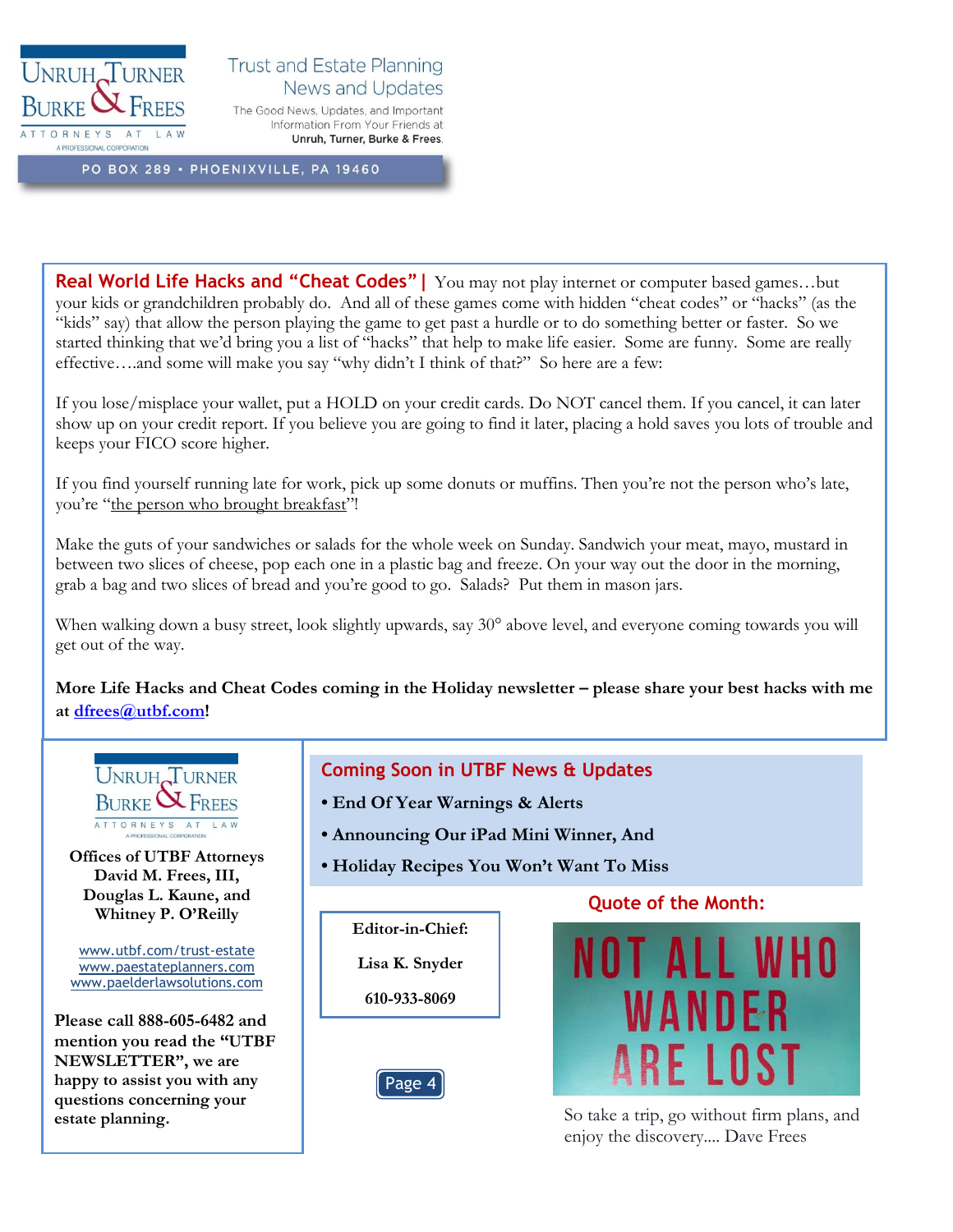#### **WARNING! The 7 Most Common Problems With Trusts (and Trusts Under Wills) That Can Undo Your Planning And Cost Your Heirs Dearly**

There are many types of trusts… but not all are created equal. For today's purposes we'll talk about two kinds of trusts. Those created during your lifetime (which can be revocable or irrevocable), and those created for a spouse, children or others under your will (which are called "testamentary trusts").

We draft quite a few trusts each week and we review quite a few more. And while we're doing this, we've noticed that there are a number of very important clauses that are often missing from living trusts AND from trusts created under wills OR are not well designed for the particular client. They were missing, "mass produced" OR the client's circumstances or the law have changed with the passage of time. In any case, we need the trust to do more and better things.

And, in our experience, a document that doesn't address these issues (customized to your specific needs) can pose real but avoidable problems. In fact, the failure to have these provisions in a trust can really undo much of what you've been planning.

Now it's true that even after you're gone, many problems can be solved by a trip to the probate court. But, that costs time and money and there's no guarantee that the problem will be resolved quickly OR in the way you'd like. **So have your will or trust reviewed to make sure that it's not missing these essential terms:**

**1. TAX ISSUES RELATED TO IRAs and 401(k)s** - Most trusts we see lack the appropriate "conduit trust" or "accumulation trust" language. Without these provisions, an IRA account payable to a trust will be taxed in full and immediately rather than over the lifetime of the beneficiary. That's a bad result that can often be avoided.

**2. MISSING PROVISIONS FOR BENEFICIARY SPECIAL NEEDS** - Have a beneficiary with special needs? That requires very specific language and many specific provisions in your will or trust. These are missing in many mass produced trusts. But, if you have a child, grandchild or heir who is receiving benefits or disability, then these provisions are essential. Don't leave them out, get your trust or will updated.

**3. MISSING OR INADEQUATE PROVISIONS FOR YOUR INCAPACITY** - Does your living trust have clarity about who is to serve as trustee if you're incapacitated? Most don't. So you need to make sure that it's clear who takes care of YOU. And, you need to specify what they can do about gifting, investments and more. And, these provisions should also coordinate with provisions in a well drafted power of attorney so that the is no conflict between the people taking care of you and your assets OUTSIDE of the trust and those within the trust.

**4. INSUFFICIENTLY BROAD TRUSTEE POWERS** - Both during your lifetime (if you're incapacitated) and after your death (if you have trusts for a spouse or other heirs), you should give trustees all of the powers that they might need to handle your affairs. Without them, they might need to go to the probate court to try to get a transaction approved. Have real estate? Give them to power to retain, sell or refinance it. Have a business? Give them the powers to keep it, run it, borrow money for it etc.

**5. LACK OF CLEAR SUCCESSOR TRUSTEE RULES** - I know… picking one trustee is hard enough. Picking two or three sounds impossible. Who do you trust to do this job? Well, if you don't pick, somebody else will do it for you. So, in a perfect world you'd have two or three people (at various levels of youthfulness) who you could name in order. But, whether or not you have multiple trustees, think about provisions that let the last trustee appoint a successor or to allow a trust protector so you don't run out of trustees. That brings us to the next problem and solution.